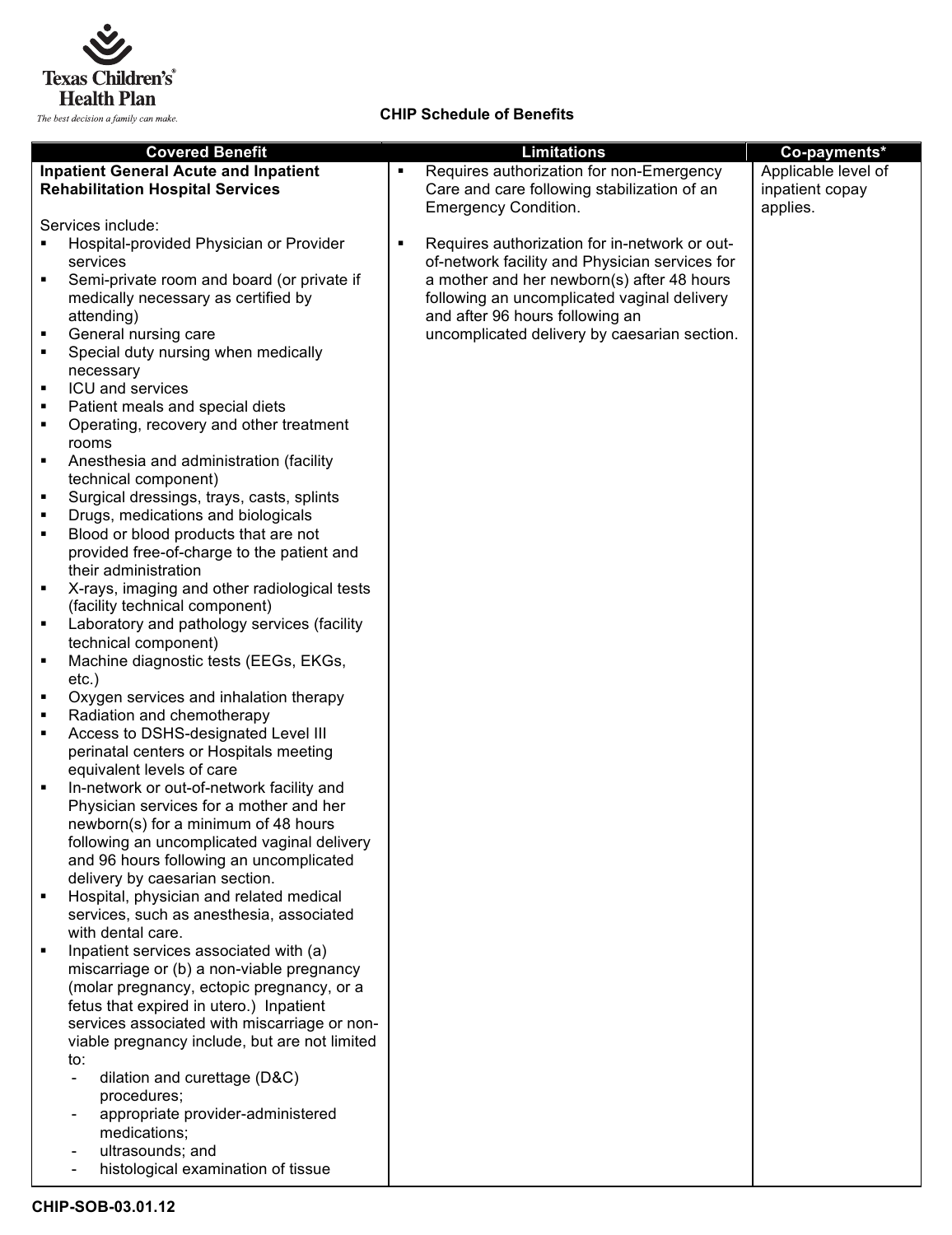| samples.<br>Pre-surgical or post-surgical orthodontic<br>services for medically necessary treatment<br>of craniofacial anomalies requiring surgical<br>intervention and delivered as part of a<br>proposed and clearly outlined treatment plan<br>to treat:<br>cleft lip and/or palate; or<br>severe traumatic, skeletal and/or<br>$\overline{\phantom{a}}$<br>congenital craniofacial deviations;<br>or<br>severe facial asymmetry<br>$\overline{\phantom{a}}$<br>secondary to skeletal defects,<br>congenital syndromal conditions<br>and/or tumor growth or its<br>treatment.<br>Surgical implants<br>Other artificial aids including surgical<br>implants<br>Inpatient services for a mastectomy and<br>breast reconstruction include:<br>all stages of reconstruction on the<br>affected breast;<br>surgery and reconstruction on the other<br>$\overline{\phantom{a}}$<br>breast to produce symmetrical<br>appearance; and<br>treatment of physical complications<br>$\overline{\phantom{a}}$<br>from the mastectomy and treatment of<br>lymphedemas.<br>Implantable devices are covered under<br>Inpatient and Outpatient services and do not<br>count towards the DME 12 month period<br>limit |   | <b>Covered Benefit</b> | <b>Limitations</b> | Co-payments* |
|--------------------------------------------------------------------------------------------------------------------------------------------------------------------------------------------------------------------------------------------------------------------------------------------------------------------------------------------------------------------------------------------------------------------------------------------------------------------------------------------------------------------------------------------------------------------------------------------------------------------------------------------------------------------------------------------------------------------------------------------------------------------------------------------------------------------------------------------------------------------------------------------------------------------------------------------------------------------------------------------------------------------------------------------------------------------------------------------------------------------------------------------------------------------------------------------------------|---|------------------------|--------------------|--------------|
|                                                                                                                                                                                                                                                                                                                                                                                                                                                                                                                                                                                                                                                                                                                                                                                                                                                                                                                                                                                                                                                                                                                                                                                                        |   |                        |                    |              |
|                                                                                                                                                                                                                                                                                                                                                                                                                                                                                                                                                                                                                                                                                                                                                                                                                                                                                                                                                                                                                                                                                                                                                                                                        | ٠ |                        |                    |              |
|                                                                                                                                                                                                                                                                                                                                                                                                                                                                                                                                                                                                                                                                                                                                                                                                                                                                                                                                                                                                                                                                                                                                                                                                        |   |                        |                    |              |
|                                                                                                                                                                                                                                                                                                                                                                                                                                                                                                                                                                                                                                                                                                                                                                                                                                                                                                                                                                                                                                                                                                                                                                                                        |   |                        |                    |              |
|                                                                                                                                                                                                                                                                                                                                                                                                                                                                                                                                                                                                                                                                                                                                                                                                                                                                                                                                                                                                                                                                                                                                                                                                        |   |                        |                    |              |
|                                                                                                                                                                                                                                                                                                                                                                                                                                                                                                                                                                                                                                                                                                                                                                                                                                                                                                                                                                                                                                                                                                                                                                                                        |   |                        |                    |              |
|                                                                                                                                                                                                                                                                                                                                                                                                                                                                                                                                                                                                                                                                                                                                                                                                                                                                                                                                                                                                                                                                                                                                                                                                        |   |                        |                    |              |
|                                                                                                                                                                                                                                                                                                                                                                                                                                                                                                                                                                                                                                                                                                                                                                                                                                                                                                                                                                                                                                                                                                                                                                                                        |   |                        |                    |              |
|                                                                                                                                                                                                                                                                                                                                                                                                                                                                                                                                                                                                                                                                                                                                                                                                                                                                                                                                                                                                                                                                                                                                                                                                        |   |                        |                    |              |
|                                                                                                                                                                                                                                                                                                                                                                                                                                                                                                                                                                                                                                                                                                                                                                                                                                                                                                                                                                                                                                                                                                                                                                                                        |   |                        |                    |              |
|                                                                                                                                                                                                                                                                                                                                                                                                                                                                                                                                                                                                                                                                                                                                                                                                                                                                                                                                                                                                                                                                                                                                                                                                        |   |                        |                    |              |
|                                                                                                                                                                                                                                                                                                                                                                                                                                                                                                                                                                                                                                                                                                                                                                                                                                                                                                                                                                                                                                                                                                                                                                                                        |   |                        |                    |              |
|                                                                                                                                                                                                                                                                                                                                                                                                                                                                                                                                                                                                                                                                                                                                                                                                                                                                                                                                                                                                                                                                                                                                                                                                        |   |                        |                    |              |
|                                                                                                                                                                                                                                                                                                                                                                                                                                                                                                                                                                                                                                                                                                                                                                                                                                                                                                                                                                                                                                                                                                                                                                                                        |   |                        |                    |              |
|                                                                                                                                                                                                                                                                                                                                                                                                                                                                                                                                                                                                                                                                                                                                                                                                                                                                                                                                                                                                                                                                                                                                                                                                        |   |                        |                    |              |
|                                                                                                                                                                                                                                                                                                                                                                                                                                                                                                                                                                                                                                                                                                                                                                                                                                                                                                                                                                                                                                                                                                                                                                                                        | ٠ |                        |                    |              |
|                                                                                                                                                                                                                                                                                                                                                                                                                                                                                                                                                                                                                                                                                                                                                                                                                                                                                                                                                                                                                                                                                                                                                                                                        | ٠ |                        |                    |              |
|                                                                                                                                                                                                                                                                                                                                                                                                                                                                                                                                                                                                                                                                                                                                                                                                                                                                                                                                                                                                                                                                                                                                                                                                        |   |                        |                    |              |
|                                                                                                                                                                                                                                                                                                                                                                                                                                                                                                                                                                                                                                                                                                                                                                                                                                                                                                                                                                                                                                                                                                                                                                                                        |   |                        |                    |              |
|                                                                                                                                                                                                                                                                                                                                                                                                                                                                                                                                                                                                                                                                                                                                                                                                                                                                                                                                                                                                                                                                                                                                                                                                        |   |                        |                    |              |
|                                                                                                                                                                                                                                                                                                                                                                                                                                                                                                                                                                                                                                                                                                                                                                                                                                                                                                                                                                                                                                                                                                                                                                                                        |   |                        |                    |              |
|                                                                                                                                                                                                                                                                                                                                                                                                                                                                                                                                                                                                                                                                                                                                                                                                                                                                                                                                                                                                                                                                                                                                                                                                        |   |                        |                    |              |
|                                                                                                                                                                                                                                                                                                                                                                                                                                                                                                                                                                                                                                                                                                                                                                                                                                                                                                                                                                                                                                                                                                                                                                                                        |   |                        |                    |              |
|                                                                                                                                                                                                                                                                                                                                                                                                                                                                                                                                                                                                                                                                                                                                                                                                                                                                                                                                                                                                                                                                                                                                                                                                        |   |                        |                    |              |
|                                                                                                                                                                                                                                                                                                                                                                                                                                                                                                                                                                                                                                                                                                                                                                                                                                                                                                                                                                                                                                                                                                                                                                                                        |   |                        |                    |              |
|                                                                                                                                                                                                                                                                                                                                                                                                                                                                                                                                                                                                                                                                                                                                                                                                                                                                                                                                                                                                                                                                                                                                                                                                        |   |                        |                    |              |
|                                                                                                                                                                                                                                                                                                                                                                                                                                                                                                                                                                                                                                                                                                                                                                                                                                                                                                                                                                                                                                                                                                                                                                                                        |   |                        |                    |              |
|                                                                                                                                                                                                                                                                                                                                                                                                                                                                                                                                                                                                                                                                                                                                                                                                                                                                                                                                                                                                                                                                                                                                                                                                        | ٠ |                        |                    |              |
|                                                                                                                                                                                                                                                                                                                                                                                                                                                                                                                                                                                                                                                                                                                                                                                                                                                                                                                                                                                                                                                                                                                                                                                                        |   |                        |                    |              |
|                                                                                                                                                                                                                                                                                                                                                                                                                                                                                                                                                                                                                                                                                                                                                                                                                                                                                                                                                                                                                                                                                                                                                                                                        |   |                        |                    |              |
|                                                                                                                                                                                                                                                                                                                                                                                                                                                                                                                                                                                                                                                                                                                                                                                                                                                                                                                                                                                                                                                                                                                                                                                                        |   |                        |                    |              |
|                                                                                                                                                                                                                                                                                                                                                                                                                                                                                                                                                                                                                                                                                                                                                                                                                                                                                                                                                                                                                                                                                                                                                                                                        |   |                        |                    |              |
|                                                                                                                                                                                                                                                                                                                                                                                                                                                                                                                                                                                                                                                                                                                                                                                                                                                                                                                                                                                                                                                                                                                                                                                                        |   |                        |                    |              |
|                                                                                                                                                                                                                                                                                                                                                                                                                                                                                                                                                                                                                                                                                                                                                                                                                                                                                                                                                                                                                                                                                                                                                                                                        |   |                        |                    |              |
|                                                                                                                                                                                                                                                                                                                                                                                                                                                                                                                                                                                                                                                                                                                                                                                                                                                                                                                                                                                                                                                                                                                                                                                                        |   |                        |                    |              |
|                                                                                                                                                                                                                                                                                                                                                                                                                                                                                                                                                                                                                                                                                                                                                                                                                                                                                                                                                                                                                                                                                                                                                                                                        |   |                        |                    |              |
|                                                                                                                                                                                                                                                                                                                                                                                                                                                                                                                                                                                                                                                                                                                                                                                                                                                                                                                                                                                                                                                                                                                                                                                                        |   |                        |                    |              |
|                                                                                                                                                                                                                                                                                                                                                                                                                                                                                                                                                                                                                                                                                                                                                                                                                                                                                                                                                                                                                                                                                                                                                                                                        |   |                        |                    |              |
|                                                                                                                                                                                                                                                                                                                                                                                                                                                                                                                                                                                                                                                                                                                                                                                                                                                                                                                                                                                                                                                                                                                                                                                                        |   |                        |                    |              |
|                                                                                                                                                                                                                                                                                                                                                                                                                                                                                                                                                                                                                                                                                                                                                                                                                                                                                                                                                                                                                                                                                                                                                                                                        |   |                        |                    |              |
|                                                                                                                                                                                                                                                                                                                                                                                                                                                                                                                                                                                                                                                                                                                                                                                                                                                                                                                                                                                                                                                                                                                                                                                                        |   |                        |                    |              |
|                                                                                                                                                                                                                                                                                                                                                                                                                                                                                                                                                                                                                                                                                                                                                                                                                                                                                                                                                                                                                                                                                                                                                                                                        |   |                        |                    |              |
|                                                                                                                                                                                                                                                                                                                                                                                                                                                                                                                                                                                                                                                                                                                                                                                                                                                                                                                                                                                                                                                                                                                                                                                                        |   |                        |                    |              |
|                                                                                                                                                                                                                                                                                                                                                                                                                                                                                                                                                                                                                                                                                                                                                                                                                                                                                                                                                                                                                                                                                                                                                                                                        |   |                        |                    |              |
|                                                                                                                                                                                                                                                                                                                                                                                                                                                                                                                                                                                                                                                                                                                                                                                                                                                                                                                                                                                                                                                                                                                                                                                                        |   |                        |                    |              |
|                                                                                                                                                                                                                                                                                                                                                                                                                                                                                                                                                                                                                                                                                                                                                                                                                                                                                                                                                                                                                                                                                                                                                                                                        |   |                        |                    |              |
|                                                                                                                                                                                                                                                                                                                                                                                                                                                                                                                                                                                                                                                                                                                                                                                                                                                                                                                                                                                                                                                                                                                                                                                                        |   |                        |                    |              |
|                                                                                                                                                                                                                                                                                                                                                                                                                                                                                                                                                                                                                                                                                                                                                                                                                                                                                                                                                                                                                                                                                                                                                                                                        |   |                        |                    |              |
|                                                                                                                                                                                                                                                                                                                                                                                                                                                                                                                                                                                                                                                                                                                                                                                                                                                                                                                                                                                                                                                                                                                                                                                                        |   |                        |                    |              |
|                                                                                                                                                                                                                                                                                                                                                                                                                                                                                                                                                                                                                                                                                                                                                                                                                                                                                                                                                                                                                                                                                                                                                                                                        |   |                        |                    |              |
|                                                                                                                                                                                                                                                                                                                                                                                                                                                                                                                                                                                                                                                                                                                                                                                                                                                                                                                                                                                                                                                                                                                                                                                                        |   |                        |                    |              |
|                                                                                                                                                                                                                                                                                                                                                                                                                                                                                                                                                                                                                                                                                                                                                                                                                                                                                                                                                                                                                                                                                                                                                                                                        |   |                        |                    |              |
|                                                                                                                                                                                                                                                                                                                                                                                                                                                                                                                                                                                                                                                                                                                                                                                                                                                                                                                                                                                                                                                                                                                                                                                                        |   |                        |                    |              |
|                                                                                                                                                                                                                                                                                                                                                                                                                                                                                                                                                                                                                                                                                                                                                                                                                                                                                                                                                                                                                                                                                                                                                                                                        |   |                        |                    |              |
|                                                                                                                                                                                                                                                                                                                                                                                                                                                                                                                                                                                                                                                                                                                                                                                                                                                                                                                                                                                                                                                                                                                                                                                                        |   |                        |                    |              |
|                                                                                                                                                                                                                                                                                                                                                                                                                                                                                                                                                                                                                                                                                                                                                                                                                                                                                                                                                                                                                                                                                                                                                                                                        |   |                        |                    |              |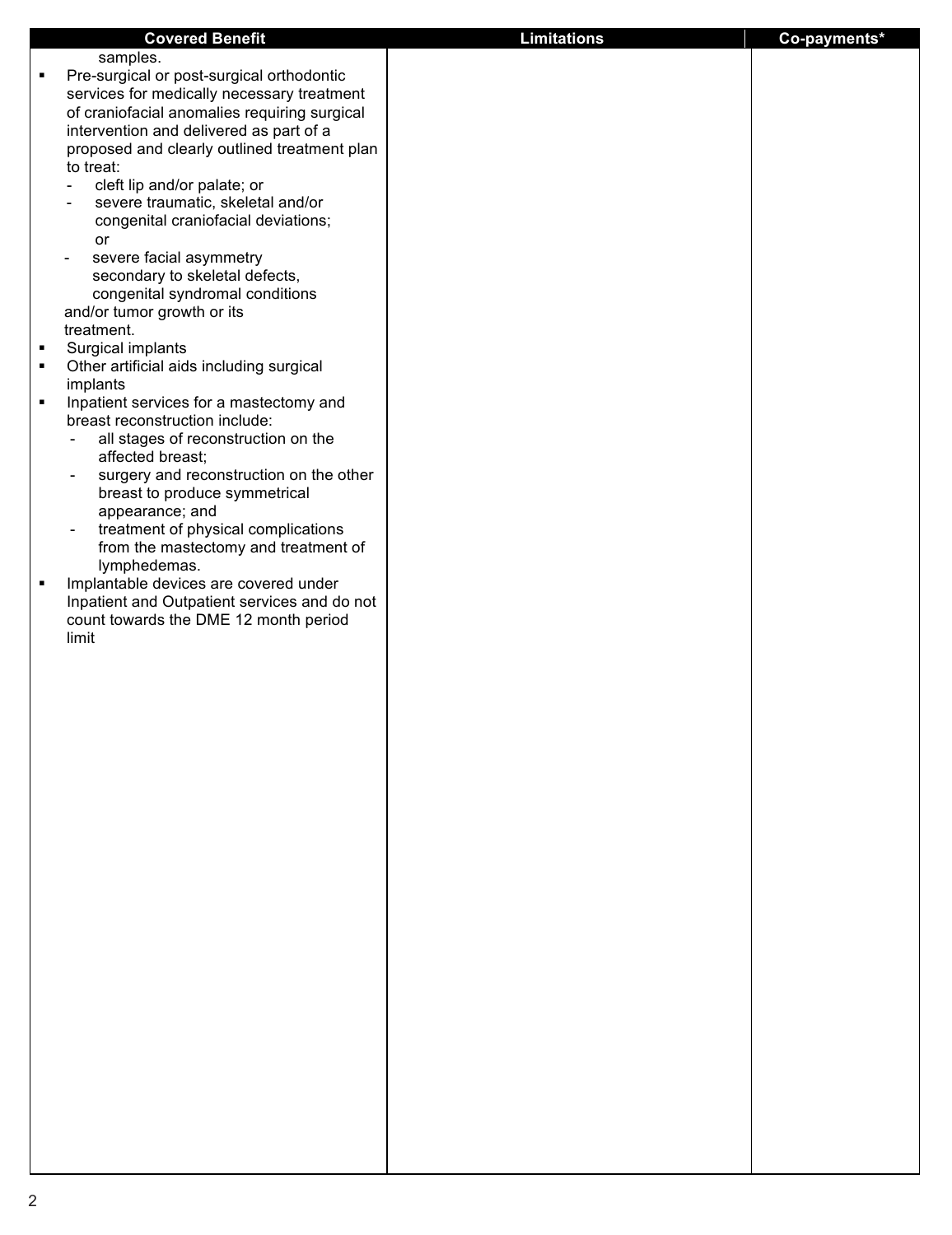| <b>Covered Benefit</b>                                   | <b>Limitations</b>                                 | Co-payments*        |
|----------------------------------------------------------|----------------------------------------------------|---------------------|
| <b>Skilled Nursing Facilities</b>                        | Requires authorization and physician               | None                |
| (Includes Rehabilitation Hospitals)                      | prescription.                                      |                     |
|                                                          |                                                    |                     |
|                                                          |                                                    |                     |
| Services include, but are not limited to, the            | 60 days per 12-month period limit.<br>٠            |                     |
| following:                                               |                                                    |                     |
| Semi-private room and board                              |                                                    |                     |
| Regular nursing services                                 |                                                    |                     |
| <b>Rehabilitation services</b>                           |                                                    |                     |
|                                                          |                                                    |                     |
| Medical supplies and use of appliances and               |                                                    |                     |
| equipment furnished by the facility                      |                                                    |                     |
|                                                          |                                                    |                     |
| <b>Outpatient Hospital, Comprehensive</b>                | May require prior authorization and physician<br>٠ | Applicable level of |
| <b>Outpatient Rehabilitation Hospital, Clinic</b>        | prescription.                                      | copay applies.      |
| (Including Health Center) and Ambulatory                 |                                                    |                     |
|                                                          |                                                    |                     |
| <b>Health Care Center</b>                                |                                                    | Applicable level of |
|                                                          |                                                    | copay applies to    |
| Services include, but are not limited to, the            |                                                    | generic and brand   |
| following services provided in a hospital clinic or      |                                                    | name drug.          |
| emergency room, a clinic or health center,               |                                                    |                     |
| hospital-based emergency department or an                |                                                    |                     |
| ambulatory health care setting:                          |                                                    |                     |
|                                                          |                                                    |                     |
| X-ray, imaging, and radiological tests                   |                                                    |                     |
| (technical component)                                    |                                                    |                     |
| Laboratory and pathology services<br>٠                   |                                                    |                     |
| (technical component)                                    |                                                    |                     |
| Machine diagnostic tests                                 |                                                    |                     |
| Ambulatory surgical facility services<br>٠               |                                                    |                     |
| Drugs, medications and biologicals<br>٠                  |                                                    |                     |
|                                                          |                                                    |                     |
| Casts, splints, dressings<br>٠                           |                                                    |                     |
| Preventive health services<br>٠                          |                                                    |                     |
| Physical, occupational and speech therapy<br>٠           |                                                    |                     |
| Renal dialysis<br>٠                                      |                                                    |                     |
| Respiratory services<br>٠                                |                                                    |                     |
| Radiation and chemotherapy<br>٠                          |                                                    |                     |
| Blood or blood products that are not<br>٠                |                                                    |                     |
| provided free-of-charge to the patient and               |                                                    |                     |
|                                                          |                                                    |                     |
| the administration of these products                     |                                                    |                     |
| Facility and related medical services, such              |                                                    |                     |
| as anesthesia, associated with dental care,              |                                                    |                     |
| when provided in a licensed ambulatory                   |                                                    |                     |
| surgical facility.                                       |                                                    |                     |
| Outpatient services associated with (a)                  |                                                    |                     |
| miscarriage or (b) a non-viable pregnancy                |                                                    |                     |
| (molar pregnancy, ectopic pregnancy, or a                |                                                    |                     |
|                                                          |                                                    |                     |
| fetus that expired in utero). Outpatient                 |                                                    |                     |
| services associated with miscarriage or non-             |                                                    |                     |
| viable pregnancy include, but are not limited            |                                                    |                     |
| to:                                                      |                                                    |                     |
| dilation and curettage (D&C)<br>$\overline{\phantom{0}}$ |                                                    |                     |
| procedures;                                              |                                                    |                     |
| appropriate provider-administered                        |                                                    |                     |
| medications;                                             |                                                    |                     |
| ultrasounds; and                                         |                                                    |                     |
| $\overline{\phantom{0}}$                                 |                                                    |                     |
| histological examination of tissue                       |                                                    |                     |
| samples.                                                 |                                                    |                     |
| Pre-surgical or post-surgical orthodontic                |                                                    |                     |
| services for medically necessary treatment               |                                                    |                     |
| of craniofacial anomalies requiring surgical             |                                                    |                     |
| intervention and delivered as part of a                  |                                                    |                     |
| proposed and clearly outlined treatment plan             |                                                    |                     |
| to treat:                                                |                                                    |                     |
|                                                          |                                                    |                     |
| cleft lip and/or palate; or                              |                                                    |                     |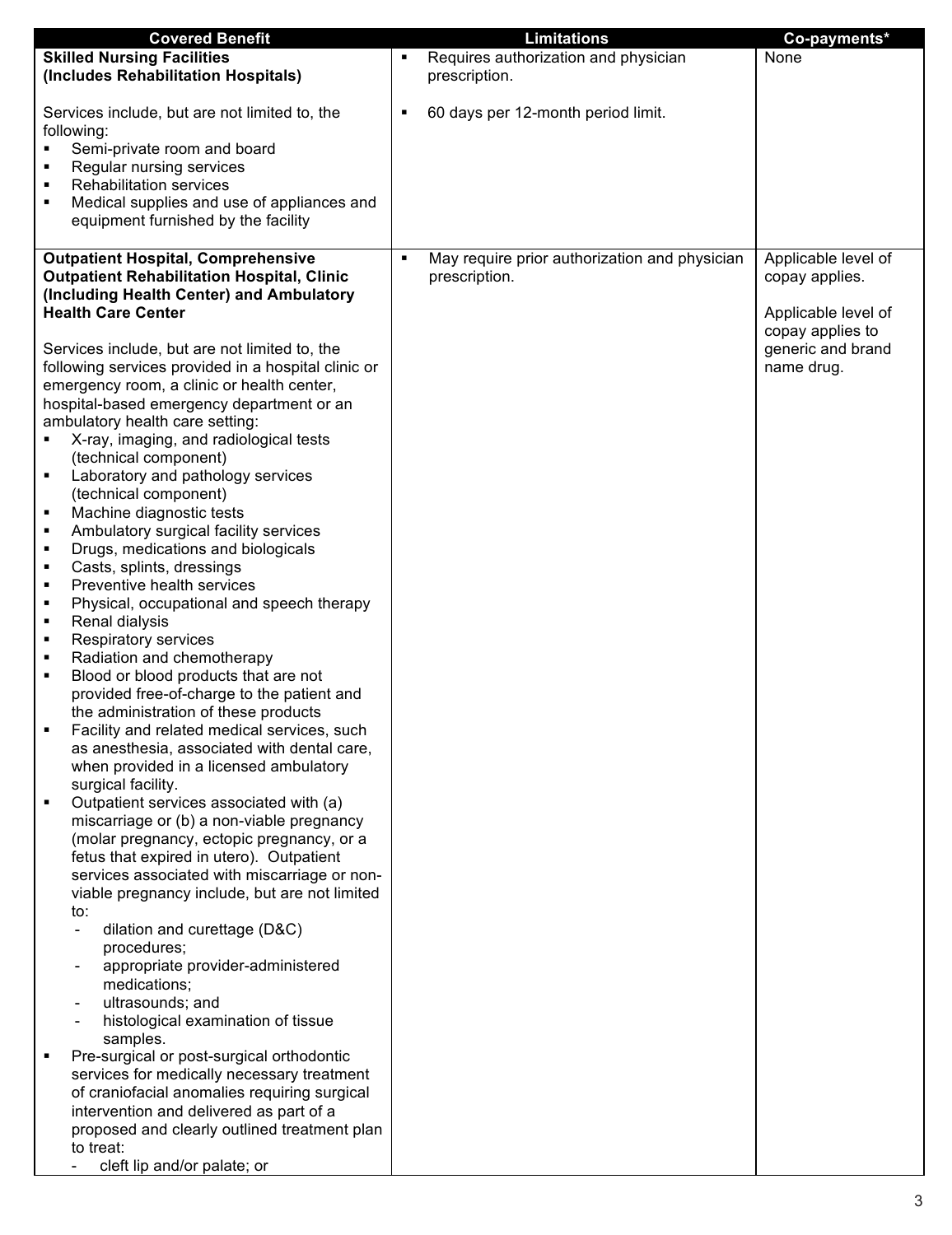|   | <b>Covered Benefit</b>                                                               | <b>Limitations</b>                                | Co-payments*        |
|---|--------------------------------------------------------------------------------------|---------------------------------------------------|---------------------|
|   | severe traumatic, skeletal and/or                                                    |                                                   |                     |
|   | congenital craniofacial deviations;                                                  |                                                   |                     |
|   | <b>or</b>                                                                            |                                                   |                     |
|   | severe facial asymmetry secondary to                                                 |                                                   |                     |
|   | skeletal defects, congenital syndromal                                               |                                                   |                     |
|   | conditions and/or tumor growth or its                                                |                                                   |                     |
|   | treatment.                                                                           |                                                   |                     |
| ٠ | Surgical implants                                                                    |                                                   |                     |
|   | Other artificial aids including surgical                                             |                                                   |                     |
|   | implants                                                                             |                                                   |                     |
|   | Outpatient services provided at an                                                   |                                                   |                     |
|   | outpatient hospital and ambulatory health                                            |                                                   |                     |
|   | care center for a mastectomy and breast                                              |                                                   |                     |
|   | reconstruction as clinically appropriate,                                            |                                                   |                     |
|   | include:                                                                             |                                                   |                     |
|   | all stages of reconstruction on the                                                  |                                                   |                     |
|   | affected breast;                                                                     |                                                   |                     |
|   | surgery and reconstruction on the other                                              |                                                   |                     |
|   | breast to produce symmetrical                                                        |                                                   |                     |
|   | appearance; and                                                                      |                                                   |                     |
|   | treatment of physical complications from                                             |                                                   |                     |
|   | the mastectomy and treatment of                                                      |                                                   |                     |
|   | lymphedemas.                                                                         |                                                   |                     |
| в | Implantable devices are covered under                                                |                                                   |                     |
|   | Inpatient and Outpatient services and do not                                         |                                                   |                     |
|   | count towards the DME 12 month period                                                |                                                   |                     |
|   | limit                                                                                |                                                   |                     |
|   |                                                                                      |                                                   |                     |
|   | <b>Physician/Physician</b>                                                           | May require authorization for specialty services. | Applicable level of |
|   | <b>Extender Professional Services</b>                                                |                                                   | copay applies.      |
|   |                                                                                      |                                                   |                     |
|   | Services include, but are not limited to the                                         |                                                   |                     |
|   | following:                                                                           |                                                   |                     |
|   | American Academy of Pediatrics                                                       |                                                   |                     |
|   | recommended well-child exams and                                                     |                                                   |                     |
|   | preventive health services (including but not                                        |                                                   |                     |
|   | limited to vision and hearing screening and                                          |                                                   |                     |
|   | immunizations)                                                                       |                                                   |                     |
|   | Physician office visits, in-patient and                                              |                                                   |                     |
|   | outpatient services                                                                  |                                                   |                     |
|   | Laboratory, x-rays, imaging and pathology<br>services, including technical component |                                                   |                     |
|   | and/or professional interpretation                                                   |                                                   |                     |
| ٠ | Medications, biologicals and materials                                               |                                                   |                     |
|   | administered in Physician's office                                                   |                                                   |                     |
|   | Allergy testing, serum and injections                                                |                                                   |                     |
|   | Professional component (in/outpatient) of                                            |                                                   |                     |
|   | surgical services, including:                                                        |                                                   |                     |
|   | Surgeons and assistant surgeons for                                                  |                                                   |                     |
|   | surgical procedures including                                                        |                                                   |                     |
|   | appropriate follow-up care                                                           |                                                   |                     |
|   | Administration of anesthesia by                                                      |                                                   |                     |
|   | Physician (other than surgeon) or CRNA                                               |                                                   |                     |
|   | Second surgical opinions                                                             |                                                   |                     |
|   | Same-day surgery performed in a                                                      |                                                   |                     |
|   | Hospital without an over-night stay                                                  |                                                   |                     |
|   | Invasive diagnostic procedures such as                                               |                                                   |                     |
|   | endoscopic examinations                                                              |                                                   |                     |
| в | Hospital-based Physician services (including                                         |                                                   |                     |
|   | Physician-performed technical and                                                    |                                                   |                     |
|   | interpretive components)                                                             |                                                   |                     |
|   | Physician and professional services for a                                            |                                                   |                     |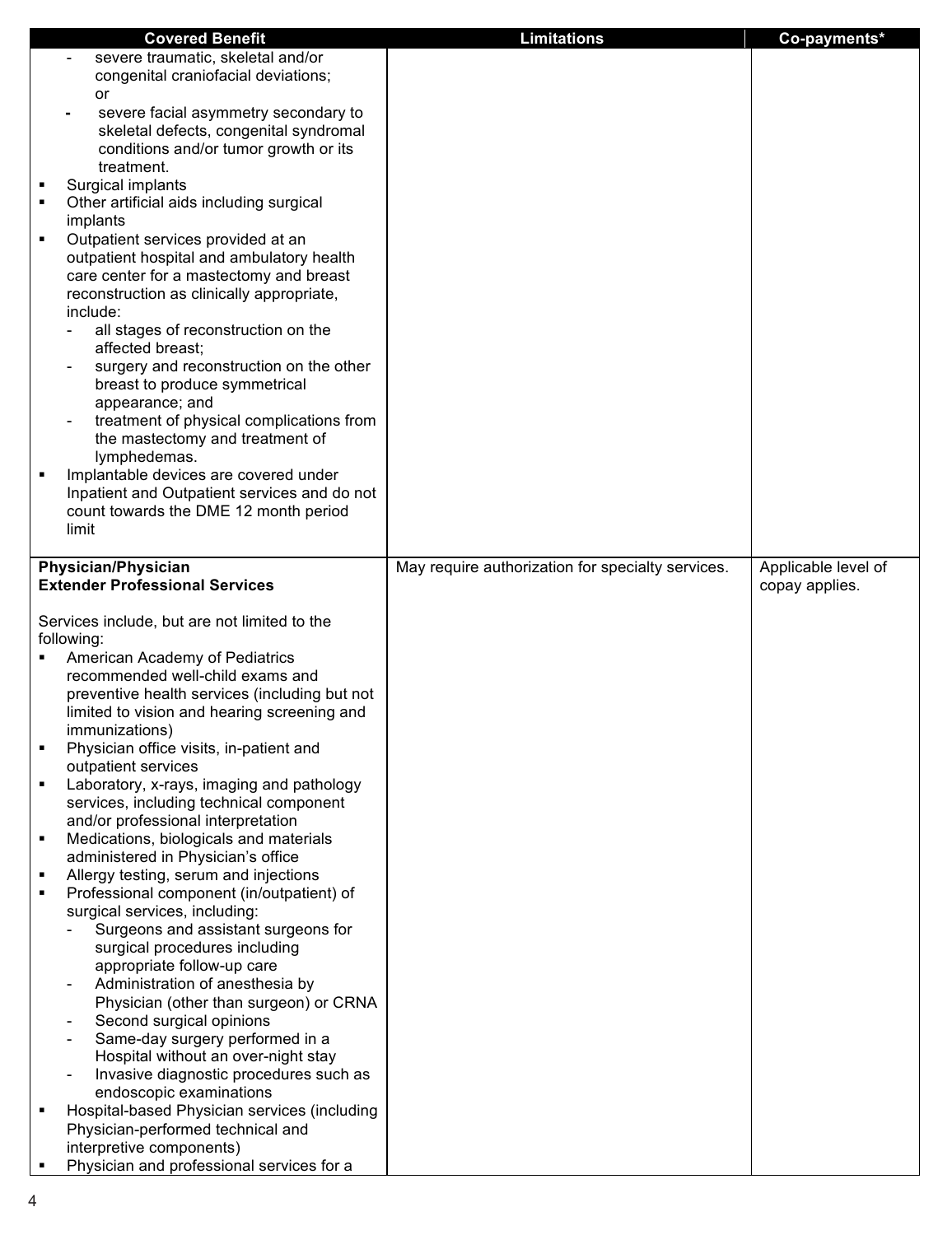| <b>Covered Benefit</b>                                                                                                                                                                                                                                                                                                                                                                                                                                                                                                                                                                                                                                                                                                                                                                                                                                                                                                                                                                                                                                                                                                                                                                                                                                                                                                                                                                                                                                                                                                                                                                                                                                                                                                                                    | <b>Limitations</b>                                                                                                             | Co-payments* |
|-----------------------------------------------------------------------------------------------------------------------------------------------------------------------------------------------------------------------------------------------------------------------------------------------------------------------------------------------------------------------------------------------------------------------------------------------------------------------------------------------------------------------------------------------------------------------------------------------------------------------------------------------------------------------------------------------------------------------------------------------------------------------------------------------------------------------------------------------------------------------------------------------------------------------------------------------------------------------------------------------------------------------------------------------------------------------------------------------------------------------------------------------------------------------------------------------------------------------------------------------------------------------------------------------------------------------------------------------------------------------------------------------------------------------------------------------------------------------------------------------------------------------------------------------------------------------------------------------------------------------------------------------------------------------------------------------------------------------------------------------------------|--------------------------------------------------------------------------------------------------------------------------------|--------------|
| mastectomy and breast reconstruction<br>include:<br>all stages of reconstruction on the<br>affected breast;<br>surgery and reconstruction on the other<br>breast to produce symmetrical<br>appearance; and<br>treatment of physical complications from<br>the mastectomy and treatment of<br>lymphedemas.<br>In-network and out-of-network Physician<br>services for a mother and her newborn(s) for<br>a minimum of 48 hours following an<br>uncomplicated vaginal delivery and 96 hours<br>following an uncomplicated delivery by<br>caesarian section.<br>Physician services medically necessary to<br>٠<br>support a dentist providing dental services<br>to a CHIP member such as general<br>anesthesia or intravenous (IV) sedation.<br>Physician services associated with (a)<br>miscarriage or (b) a non-viable pregnancy<br>(molar pregnancy, ectopic pregnancy, or a<br>fetus that expired in utero). Physician<br>services associated with miscarriage or non-<br>viable pregnancy include, but are not limited<br>to:<br>dilation and curettage (D&C)<br>$\overline{\phantom{a}}$<br>procedures;<br>appropriate provider-administered<br>medications;<br>ultrasounds; and<br>histological examination of tissue<br>samples.<br>Pre-surgical or post-surgical orthodontic<br>٠<br>services for medically necessary treatment<br>of craniofacial anomalies requiring surgical<br>intervention and delivered as part of a<br>proposed and clearly outlined treatment<br>plan to treat:<br>cleft lip and/or palate; or<br>severe traumatic, skeletal and/or<br>congenital craniofacial deviations;<br>or<br>severe facial asymmetry secondary to<br>skeletal defects, congenital syndromal<br>conditions and/or tumor growth or its<br>treatment. |                                                                                                                                |              |
|                                                                                                                                                                                                                                                                                                                                                                                                                                                                                                                                                                                                                                                                                                                                                                                                                                                                                                                                                                                                                                                                                                                                                                                                                                                                                                                                                                                                                                                                                                                                                                                                                                                                                                                                                           |                                                                                                                                |              |
| <b>Birthing Center Services</b>                                                                                                                                                                                                                                                                                                                                                                                                                                                                                                                                                                                                                                                                                                                                                                                                                                                                                                                                                                                                                                                                                                                                                                                                                                                                                                                                                                                                                                                                                                                                                                                                                                                                                                                           | Covers birthing services provided by a licensed<br>birthing center. Limited to facility services (e.g.,<br>labor and delivery) | None         |
| Services rendered by a Certified Nurse<br>Midwife or physician in a licensed birthing<br>center.                                                                                                                                                                                                                                                                                                                                                                                                                                                                                                                                                                                                                                                                                                                                                                                                                                                                                                                                                                                                                                                                                                                                                                                                                                                                                                                                                                                                                                                                                                                                                                                                                                                          | Covers prenatal, birthing, and postpartum<br>services rendered in a licensed birthing center.                                  | None         |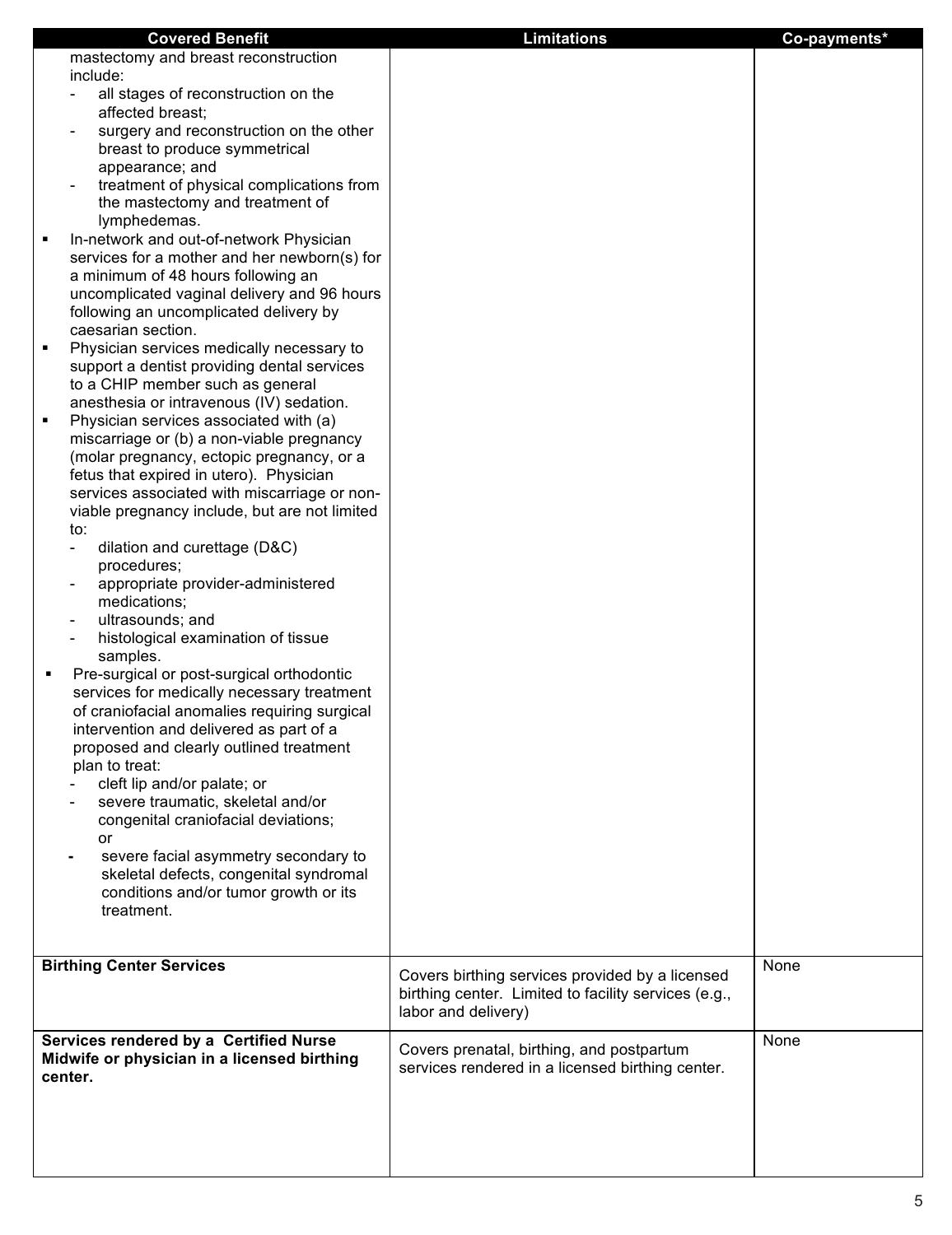| <b>Covered Benefit</b>                                                                  | <b>Limitations</b>                                 | Co-payments* |
|-----------------------------------------------------------------------------------------|----------------------------------------------------|--------------|
| <b>Durable Medical Equipment (DME),</b>                                                 | May require prior authorization and physician<br>٠ | None         |
| <b>Prosthetic Devices and</b>                                                           | prescription.                                      |              |
| <b>Disposable Medical Supplies</b>                                                      |                                                    |              |
|                                                                                         | \$20,000 per 12-month period limit for DME,<br>٠   |              |
| Covered services include DME (equipment that                                            | prosthetics, devices and disposable medical        |              |
| can withstand repeated use and is primarily and                                         | supplies (implantable devices, diabetic            |              |
| customarily used to serve a medical purpose,                                            | supplies and equipment are not counted             |              |
| generally is not useful to a person in the                                              | against this cap).                                 |              |
| absence of Illness, Injury, or Disability, and is                                       |                                                    |              |
| appropriate for use in the home), including                                             |                                                    |              |
| devices and supplies that are medically                                                 |                                                    |              |
| necessary and necessary for one or more                                                 |                                                    |              |
| activities of daily living and appropriate to assist                                    |                                                    |              |
| in the treatment of a medical condition, including                                      |                                                    |              |
| but not limited to:                                                                     |                                                    |              |
| Orthotic braces and orthotics                                                           |                                                    |              |
| <b>Dental Devices</b><br>п                                                              |                                                    |              |
| Prosthetic devices such as artificial eyes,<br>٠                                        |                                                    |              |
| limbs, braces, and external breast                                                      |                                                    |              |
| prostheses                                                                              |                                                    |              |
| Prosthetic eyeglasses and contact lenses<br>٠                                           |                                                    |              |
| for the management of severe                                                            |                                                    |              |
| ophthalmologic disease                                                                  |                                                    |              |
| Other artificial aids including surgical<br>٠                                           |                                                    |              |
| implants                                                                                |                                                    |              |
| Hearing aids<br>٠                                                                       |                                                    |              |
| Implantable devices are covered under<br>٠                                              |                                                    |              |
| Inpatient and Outpatient services and do not                                            |                                                    |              |
| count towards the DME 12-month period                                                   |                                                    |              |
| limit.                                                                                  |                                                    |              |
| Diagnosis-specific disposable medical<br>٠                                              |                                                    |              |
| supplies, including diagnosis-specific                                                  |                                                    |              |
| prescribed specialty formula and dietary                                                |                                                    |              |
| supplements.                                                                            |                                                    |              |
|                                                                                         |                                                    |              |
| <b>Home and Community Health Services</b>                                               | Requires prior authorization and physician<br>٠    | None         |
|                                                                                         | prescription.                                      |              |
| Services that are provided in the home and<br>community, including, but not limited to: | Services are not intended to replace the           |              |
| Home infusion                                                                           | CHILD'S caretaker or to provide relief for the     |              |
| Respiratory therapy                                                                     | caretaker.                                         |              |
| Visits for private duty nursing (R.N., L.V.N.)                                          |                                                    |              |
| Skilled nursing visits as defined for home                                              | Skilled nursing visits are provided on<br>٠        |              |
| health purposes (may include R.N. or                                                    | intermittent level and not intended to provide     |              |
| L.V.N.).                                                                                | 24-hour skilled nursing services.                  |              |
| Home health aide when included as part of<br>٠                                          |                                                    |              |
| a plan of care during a period that skilled                                             | Services are not intended to replace 24-hour<br>٠  |              |
| visits have been approved.                                                              | inpatient or skilled nursing facility services     |              |
| Speech, physical and occupational                                                       |                                                    |              |
| therapies.                                                                              |                                                    |              |
|                                                                                         |                                                    |              |
|                                                                                         |                                                    |              |
|                                                                                         |                                                    |              |
|                                                                                         |                                                    |              |
|                                                                                         |                                                    |              |
|                                                                                         |                                                    |              |
|                                                                                         |                                                    |              |
|                                                                                         |                                                    |              |
|                                                                                         |                                                    |              |
|                                                                                         |                                                    |              |
|                                                                                         |                                                    |              |
|                                                                                         |                                                    |              |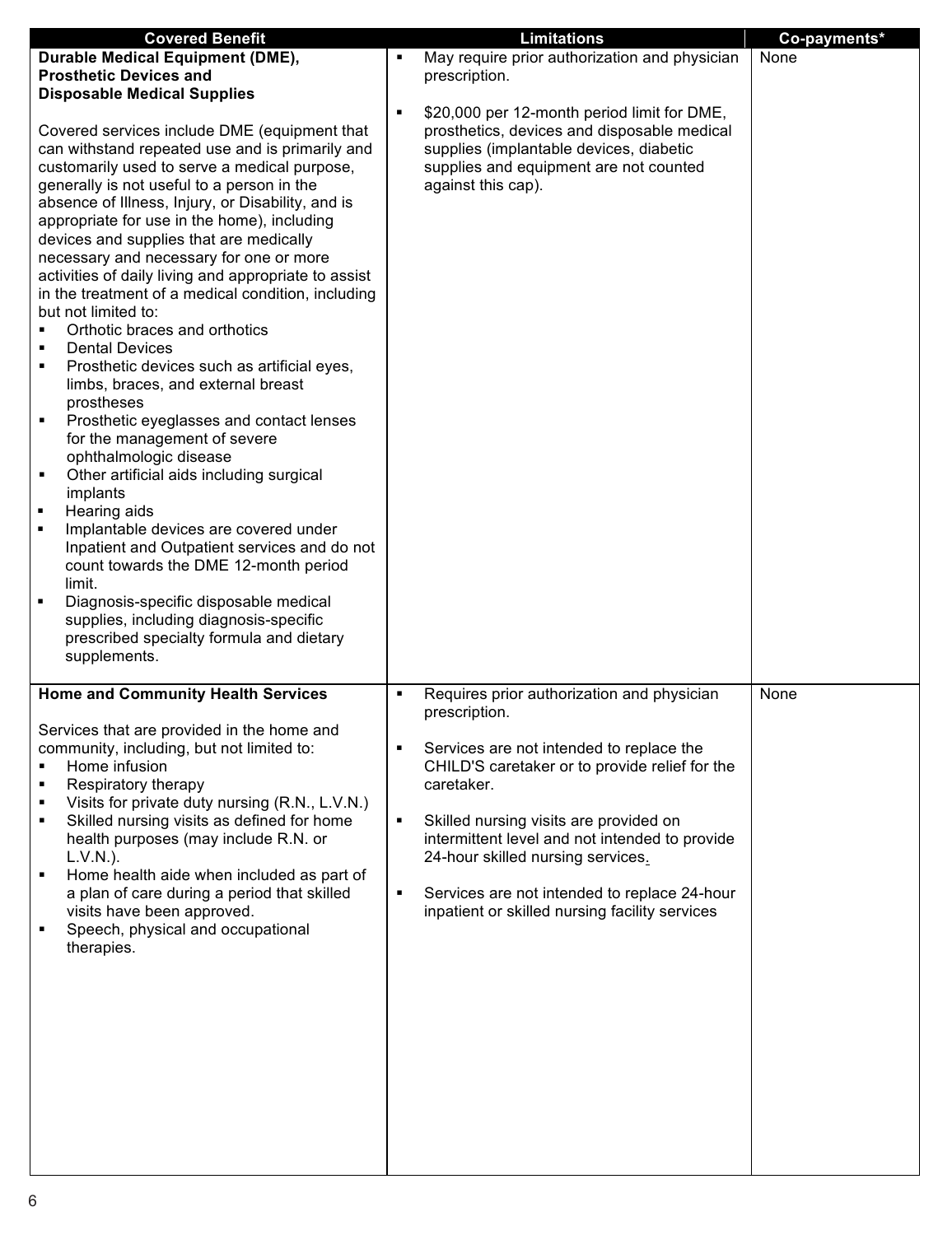| Requires prior authorization for non-                                                                                                                                                                                                                                                                                                                                                                                                                                                                                                                                                                                                                                                                                                                                                                                                                                                                                                                                                                                                                                                                                                                                                                                                   | Applicable level of              |
|-----------------------------------------------------------------------------------------------------------------------------------------------------------------------------------------------------------------------------------------------------------------------------------------------------------------------------------------------------------------------------------------------------------------------------------------------------------------------------------------------------------------------------------------------------------------------------------------------------------------------------------------------------------------------------------------------------------------------------------------------------------------------------------------------------------------------------------------------------------------------------------------------------------------------------------------------------------------------------------------------------------------------------------------------------------------------------------------------------------------------------------------------------------------------------------------------------------------------------------------|----------------------------------|
| emergency services.                                                                                                                                                                                                                                                                                                                                                                                                                                                                                                                                                                                                                                                                                                                                                                                                                                                                                                                                                                                                                                                                                                                                                                                                                     | inpatient copay                  |
| Does not require PCP referral.<br>٠                                                                                                                                                                                                                                                                                                                                                                                                                                                                                                                                                                                                                                                                                                                                                                                                                                                                                                                                                                                                                                                                                                                                                                                                     | applies.                         |
| When inpatient psychiatric services are<br>ordered by a court of competent jurisdiction<br>under the provisions of Chapters 573 and<br>574 of the Texas Health and Safety Code,<br>relating to court ordered commitments to<br>psychiatric facilities, the court order serves as<br>binding determination of medical necessity.<br>Any modification or termination of services<br>must be presented to the court with<br>jurisdiction over the matter for determination.                                                                                                                                                                                                                                                                                                                                                                                                                                                                                                                                                                                                                                                                                                                                                                |                                  |
| ٠                                                                                                                                                                                                                                                                                                                                                                                                                                                                                                                                                                                                                                                                                                                                                                                                                                                                                                                                                                                                                                                                                                                                                                                                                                       | Applicable level of              |
| Does not require PCP referral.<br>٠                                                                                                                                                                                                                                                                                                                                                                                                                                                                                                                                                                                                                                                                                                                                                                                                                                                                                                                                                                                                                                                                                                                                                                                                     | copay applies.                   |
| When outpatient psychiatric services are<br>ordered by a court of competent jurisdiction<br>under the provisions of Chapters 573 and<br>574 of the Texas Health and Safety Code,<br>relating to court ordered commitments to<br>psychiatric facilities, the court order serves as<br>binding determination of medical necessity.<br>Any modification or termination of services<br>must be presented to the court with<br>jurisdiction over the matter for determination.<br>A Qualified Mental Health Provider -<br>Community Services (QMHP-CS), is defined<br>by the Texas Department of State Health<br>Services (DSHS) in Title 25 T.A.C., Part I,<br>Chapter 412, Subchapter G, Division 1),<br>§412.303(48). QMHP-CSs shall be providers<br>working through a DSHS-contracted Local<br>Mental Health Authority or a separate DSHS-<br>contracted entity. QMHP-CSs shall be<br>supervised by a licensed mental health<br>professional or physician and provide<br>services in accordance with DSHS<br>standards. Those services include individual<br>and group skills training (that can be<br>components of interventions such as day<br>treatment and in-home services), patient and<br>family education, and crisis services. |                                  |
|                                                                                                                                                                                                                                                                                                                                                                                                                                                                                                                                                                                                                                                                                                                                                                                                                                                                                                                                                                                                                                                                                                                                                                                                                                         | May require prior authorization. |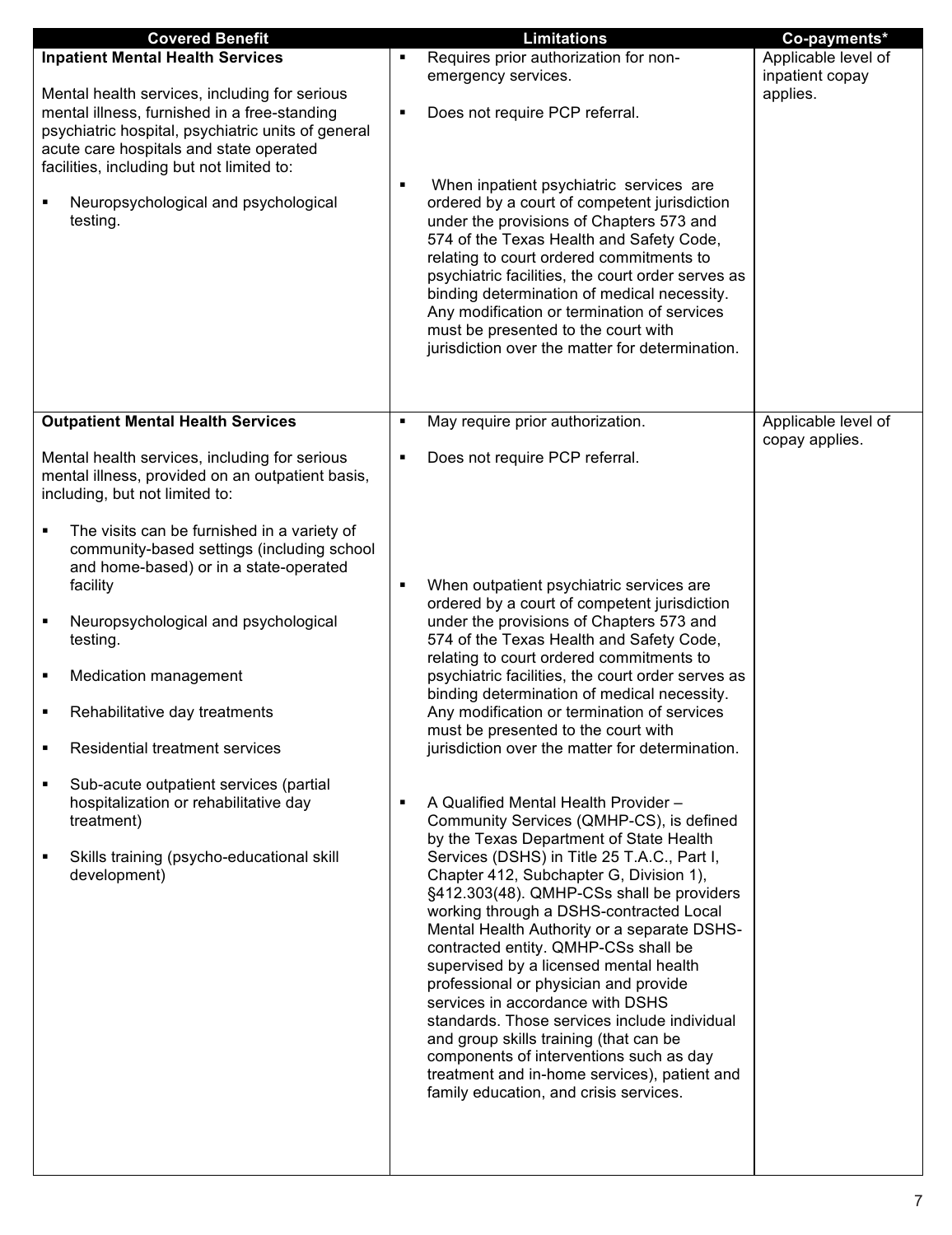| <b>Covered Benefit</b>                                                                                                                                                                                                                                                                                                                                                                                                                                                                                                                                                                                                                                                                                                                                   |                                                                    | <b>Limitations</b>                                                                                                                                                                                           | Co-payments*                          |
|----------------------------------------------------------------------------------------------------------------------------------------------------------------------------------------------------------------------------------------------------------------------------------------------------------------------------------------------------------------------------------------------------------------------------------------------------------------------------------------------------------------------------------------------------------------------------------------------------------------------------------------------------------------------------------------------------------------------------------------------------------|--------------------------------------------------------------------|--------------------------------------------------------------------------------------------------------------------------------------------------------------------------------------------------------------|---------------------------------------|
| <b>Inpatient Substance Abuse Treatment</b>                                                                                                                                                                                                                                                                                                                                                                                                                                                                                                                                                                                                                                                                                                               | ٠                                                                  | Requires prior authorization for non-                                                                                                                                                                        | Applicable level of                   |
| <b>Services</b>                                                                                                                                                                                                                                                                                                                                                                                                                                                                                                                                                                                                                                                                                                                                          |                                                                    | emergency services.                                                                                                                                                                                          | copay applies.                        |
| Inpatient substance abuse treatment services<br>include, but are not limited to:<br>Inpatient and residential substance abuse<br>treatment services including detoxification<br>and crisis stabilization, and 24-hour<br>residential rehabilitation programs.<br><b>Outpatient Substance Abuse Treatment</b><br><b>Services</b><br>Outpatient substance abuse treatment services<br>include, but are not limited to, the following:<br>Prevention and intervention services that                                                                                                                                                                                                                                                                         | ٠<br>٠<br>٠                                                        | Does not require PCP referral.<br>May require prior authorization.<br>Does not require PCP referral.                                                                                                         | Applicable level of<br>copay applies. |
| are provided by physician and non-physician<br>providers, such as screening, assessment<br>and referral for chemical dependency<br>disorders.<br>Intensive outpatient services<br>٠<br>Partial hospitalization<br>Intensive outpatient services is defined as<br>an organized non-residential service<br>providing structured group and individual<br>therapy, educational services, and life skills<br>training that consists of at least 10 hours per<br>week for four to 12 weeks, but less than 24<br>hours per day.<br>Outpatient treatment service is defined as<br>$\blacksquare$<br>consisting of at least one to two hours per<br>week providing structured group and<br>individual therapy, educational services, and<br>life skills training. |                                                                    |                                                                                                                                                                                                              |                                       |
| <b>Rehabilitation Services</b>                                                                                                                                                                                                                                                                                                                                                                                                                                                                                                                                                                                                                                                                                                                           | ٠                                                                  | Requires prior authorization and physician                                                                                                                                                                   | None                                  |
| Habilitation (the process of supplying a child<br>with the means to reach age-appropriate<br>developmental milestones through therapy or<br>treatment) and rehabilitation services include,<br>but are not limited to the following:<br>Physical, occupational and speech therapy<br>Developmental assessment                                                                                                                                                                                                                                                                                                                                                                                                                                            | prescription.                                                      |                                                                                                                                                                                                              |                                       |
| <b>Hospice Care Services</b><br>Services include, but are not limited to:<br>Palliative care, including medical and<br>support services, for those children who<br>have six months or less to live, to keep<br>patients comfortable during the last weeks<br>and months before death<br>Treatment services, including treatment<br>related to the terminal illness, are unaffected<br>by electing hospice care services.                                                                                                                                                                                                                                                                                                                                 | $\blacksquare$<br>prescription.<br>٠<br>٠<br>life expectancy.<br>٠ | Requires authorization and physician<br>Services apply to the hospice diagnosis.<br>Up to a maximum of 120 days with a 6 month<br>Patients electing hospice services may<br>cancel this election at anytime. | None                                  |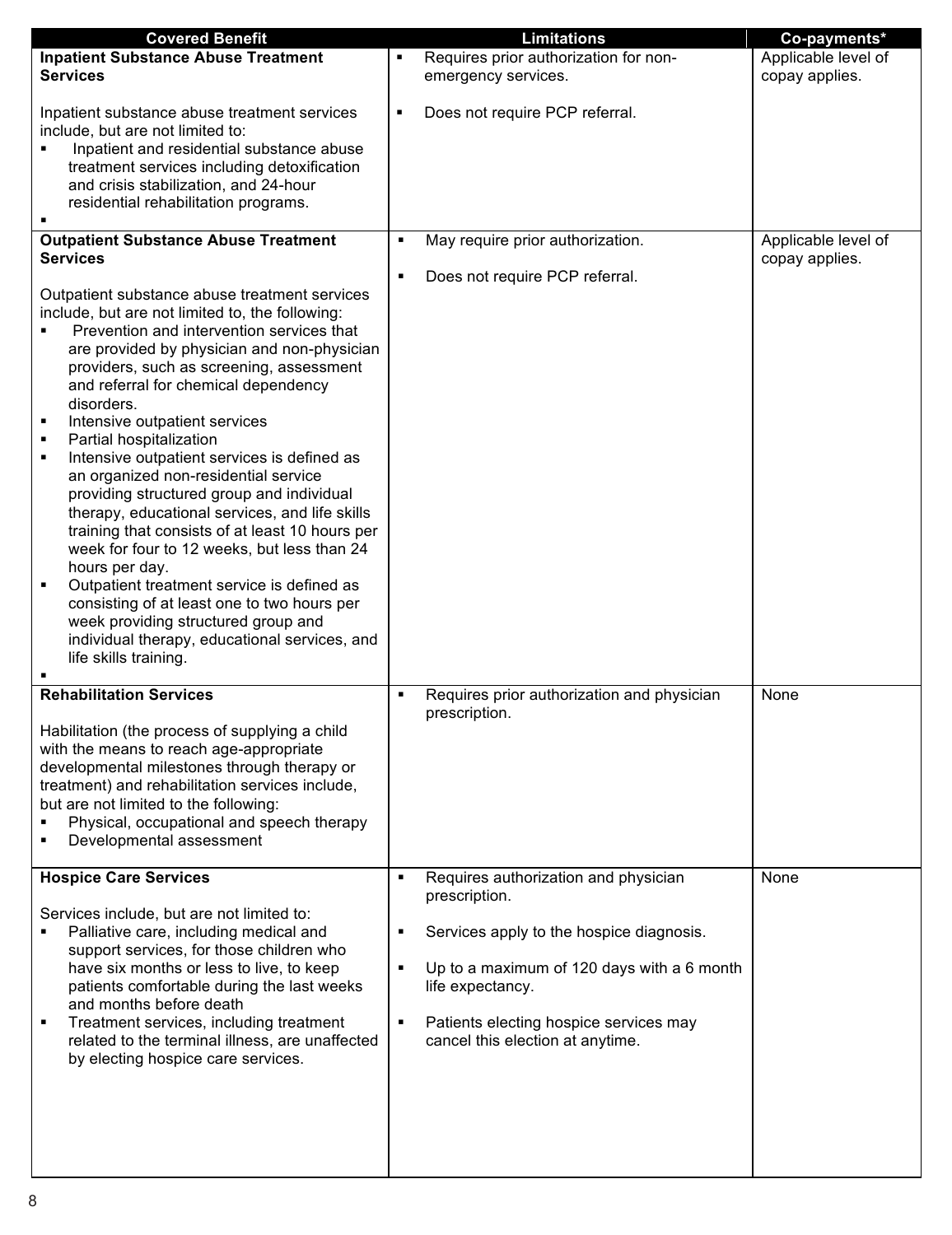| <b>Covered Benefit</b>                                                                                                                                                                                                                                                                                                                                                                                                                                                                                                                                                                                                                                                                                                                                                                                                                                           | <b>Limitations</b>                                                                                                                                                                                                                                  | Co-payments*                                               |
|------------------------------------------------------------------------------------------------------------------------------------------------------------------------------------------------------------------------------------------------------------------------------------------------------------------------------------------------------------------------------------------------------------------------------------------------------------------------------------------------------------------------------------------------------------------------------------------------------------------------------------------------------------------------------------------------------------------------------------------------------------------------------------------------------------------------------------------------------------------|-----------------------------------------------------------------------------------------------------------------------------------------------------------------------------------------------------------------------------------------------------|------------------------------------------------------------|
| <b>Emergency Services, including Emergency</b><br><b>Hospitals, Physicians, and Ambulance</b><br><b>Services</b>                                                                                                                                                                                                                                                                                                                                                                                                                                                                                                                                                                                                                                                                                                                                                 | May require authorization for post-<br>٠<br>stabilization services.                                                                                                                                                                                 | Applicable level of<br>copay applies for<br>non-emergency. |
| Health Plan cannot require authorization as a<br>condition for payment for Emergency Conditions<br>or labor and delivery.<br>Covered services include:<br>Emergency services based on prudent lay<br>person definition of emergency health<br>condition<br>Hospital emergency department room and<br>Ξ<br>ancillary services and physician services 24<br>hours a day, 7 days a week, both by in-<br>network and out-of-network providers<br>Medical screening examination<br>٠<br><b>Stabilization services</b><br>٠<br>Access to DSHS designated Level 1 and<br>٠<br>Level II trauma centers or hospitals meeting<br>equivalent levels of care for emergency<br>services<br>Emergency ground, air and water<br>٠<br>transportation<br>Emergency dental services, limited to<br>fractured or dislocated jaw, traumatic<br>damage to teeth, and removal of cysts |                                                                                                                                                                                                                                                     |                                                            |
| <b>Transplants</b>                                                                                                                                                                                                                                                                                                                                                                                                                                                                                                                                                                                                                                                                                                                                                                                                                                               | Requires authorization.<br>٠                                                                                                                                                                                                                        | None                                                       |
| Covered services include:<br>Using up-to-date FDA guidelines, all non-<br>experimental human organ and tissue<br>transplants and all forms of non-<br>experimental corneal, bone marrow and<br>peripheral stem cell transplants, including<br>donor medical expenses.                                                                                                                                                                                                                                                                                                                                                                                                                                                                                                                                                                                            |                                                                                                                                                                                                                                                     |                                                            |
| <b>Vision Benefit</b><br>Covered services include:<br>One examination of the eyes to determine<br>the need for and prescription for corrective<br>lenses per 12-month period, without<br>authorization<br>One pair of non-prosthetic eyewear per 12-<br>month period                                                                                                                                                                                                                                                                                                                                                                                                                                                                                                                                                                                             | The health plan may reasonably limit the cost  <br>٠<br>of the frames/lenses.<br>Requires authorization for protective and<br>٠<br>polycarbonate lenses when medically<br>necessary as part of a treatment plan for<br>covered diseases of the eye. | Applicable level of<br>copay applies for<br>office visits. |
| <b>Chiropractic Services</b><br>Covered services do not require physician<br>prescription and are limited to spinal subluxation                                                                                                                                                                                                                                                                                                                                                                                                                                                                                                                                                                                                                                                                                                                                  | Does not require authorization for twelve<br>visits per 12-month period limit (regardless of<br>number of services or modalities provided in<br>one visit).<br>Requires authorization for additional visits.<br>٠                                   | Applicable level of<br>copay applies for<br>office visit.  |
|                                                                                                                                                                                                                                                                                                                                                                                                                                                                                                                                                                                                                                                                                                                                                                                                                                                                  |                                                                                                                                                                                                                                                     |                                                            |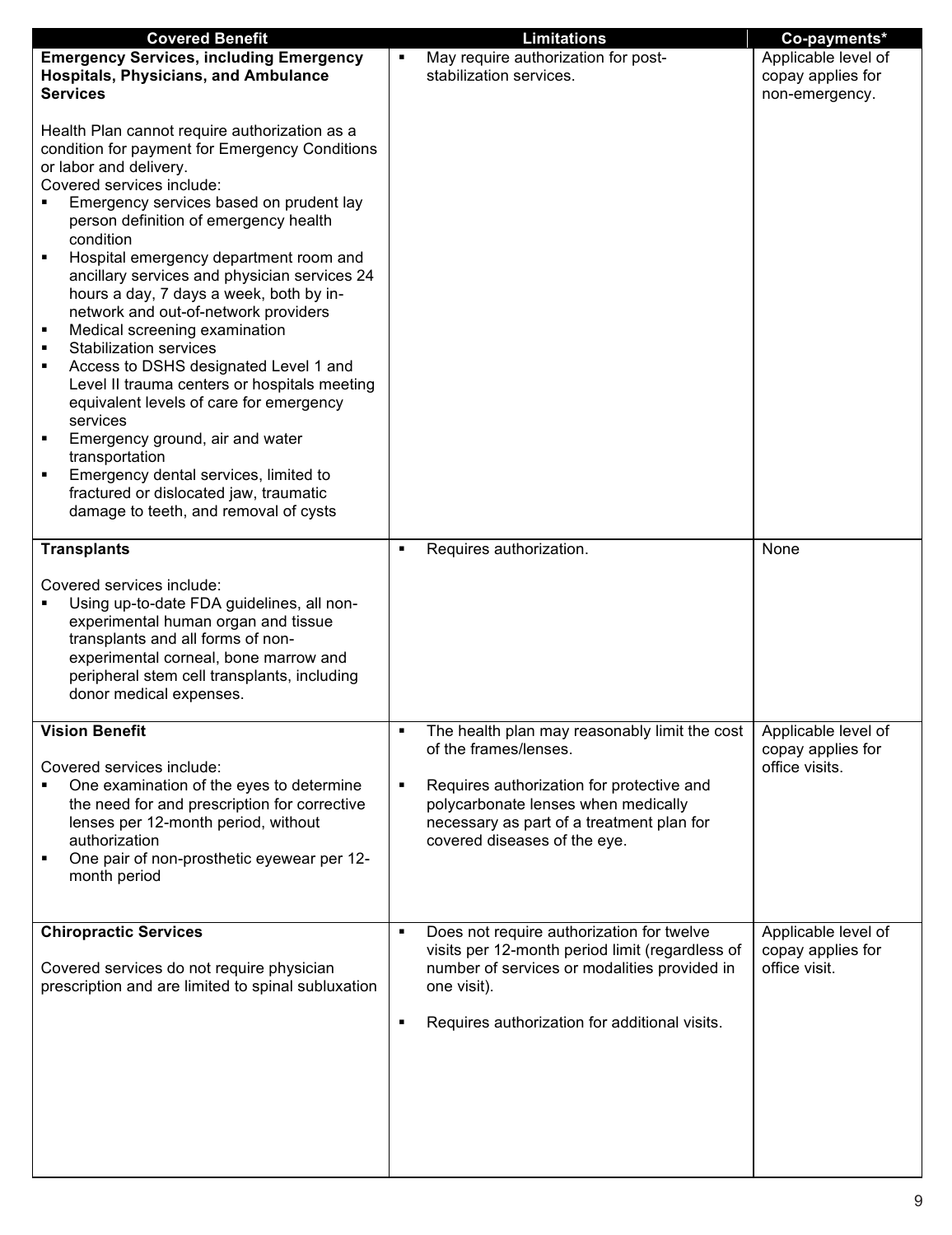| <b>Covered Benefit</b>                                                           | <b>Limitations</b>                         | Co-payments* |
|----------------------------------------------------------------------------------|--------------------------------------------|--------------|
| <b>Tobacco Cessation Program</b>                                                 | May require authorization.                 | None         |
| Covered up to \$100 for a 12- month period limit<br>for a plan- approved program | Health Plan defines plan-approved program. |              |
|                                                                                  | May be subject to formulary requirements.  |              |

\* Co-payments do not apply to preventive services or pregnancy-related assistance.